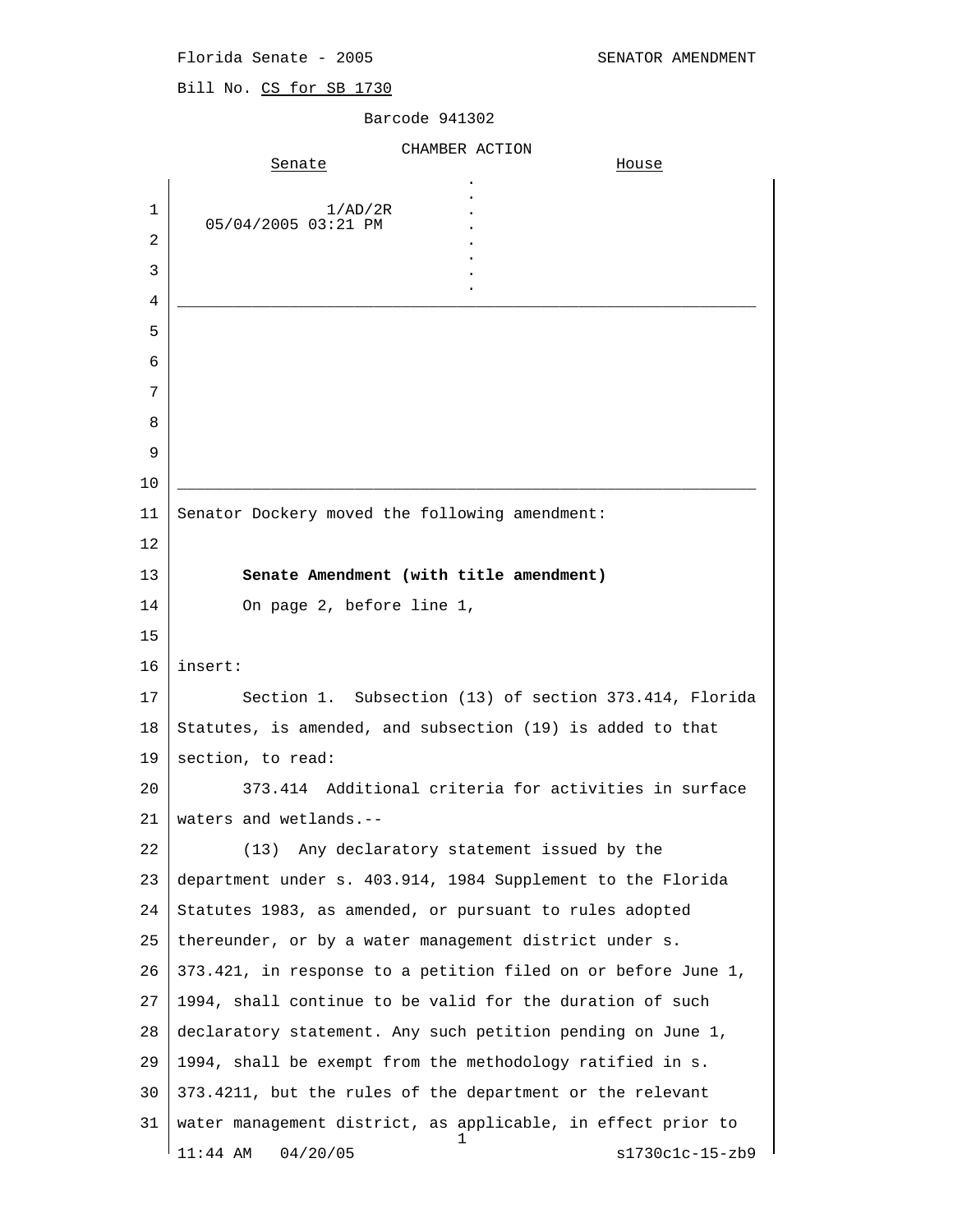Bill No. CS for SB 1730

#### Barcode 941302

 1 the effective date of s. 373.4211, shall apply. Until May 1, 2 1998, activities within the boundaries of an area subject to a 3 petition pending on June 1, 1994, and prior to final agency 4 action on such petition, shall be reviewed under the rules 5 adopted pursuant to ss. 403.91-403.929, 1984 Supplement to the 6 Florida Statutes 1983, as amended, and this part, in existence 7 prior to the effective date of the rules adopted under 8 subsection (9), unless the applicant elects to have such 9 activities reviewed under the rules adopted under this part,  $10$  as amended in accordance with subsection (9). In the event 11 that a jurisdictional declaratory statement pursuant to the 12 vegetative index in effect prior to the effective date of 13 chapter 84-79, Laws of Florida, has been obtained and is valid 14 prior to the effective date of the rules adopted under 15 subsection (9) or July 1, 1994, whichever is later, and the 16 affected lands are part of a project for which a master 17 development order has been issued pursuant to s. 380.06(21), 18 the declaratory statement shall remain valid for the duration 19 of the buildout period of the project. Any jurisdictional 20 determination validated by the department pursuant to rule 21 17-301.400(8), Florida Administrative Code, as it existed in 22 rule 17-4.022, Florida Administrative Code, on April 1, 1985, 23 shall remain in effect for a period of 5 years following the 24 effective date of this act if proof of such validation is 25 submitted to the department prior to January 1, 1995. In the 26 event that a jurisdictional determination has been revalidated 27 by the department pursuant to this subsection and the affected 28 lands are part of a project for which a development order has 29 been issued pursuant to s. 380.06(15), a final development 30 order to which s.  $163.3167(8)$  applies has been issued, or a 31 vested rights determination has been issued pursuant to s.  $\frac{1}{2}$ 11:44 AM 04/20/05 s1730c1c-15-zb9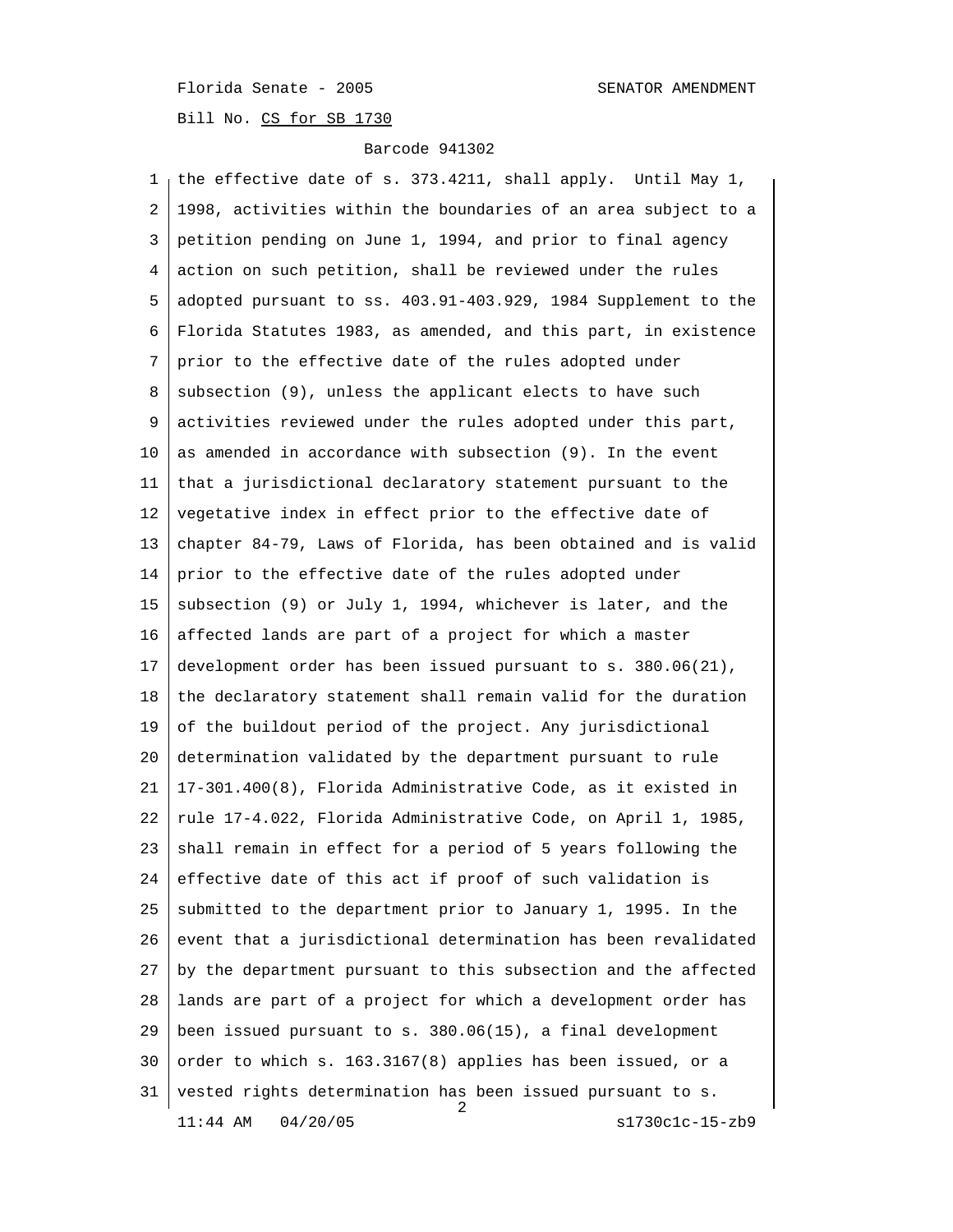Bill No. CS for SB 1730

| 1  | 380.06(20), the jurisdictional determination shall remain      |  |  |  |  |  |  |
|----|----------------------------------------------------------------|--|--|--|--|--|--|
| 2  | valid until the completion of the project, provided proof of   |  |  |  |  |  |  |
| 3  | such validation and documentation establishing that the        |  |  |  |  |  |  |
| 4  | project meets the requirements of this sentence are submitted  |  |  |  |  |  |  |
| 5  | to the department prior to January 1, 1995. Activities         |  |  |  |  |  |  |
| 6  | proposed within the boundaries of a valid declaratory          |  |  |  |  |  |  |
| 7  | statement issued pursuant to a petition submitted to either    |  |  |  |  |  |  |
| 8  | the department or the relevant water management district on or |  |  |  |  |  |  |
| 9  | before prior to June 1, 1994, or a revalidated jurisdictional  |  |  |  |  |  |  |
| 10 | determination, prior to its expiration shall continue          |  |  |  |  |  |  |
| 11 | thereafter to be exempt from the methodology ratified in s.    |  |  |  |  |  |  |
| 12 | 373.4211 and to be reviewed under the rules adopted pursuant   |  |  |  |  |  |  |
| 13 | to ss. 403.91-403.929, 1984 Supplement to the Florida Statutes |  |  |  |  |  |  |
| 14 | 1983, as amended, and this part, in existence prior to the     |  |  |  |  |  |  |
| 15 | effective date of the rules adopted under subsection (9),      |  |  |  |  |  |  |
| 16 | unless the applicant elects to have such activities reviewed   |  |  |  |  |  |  |
| 17 | under the rules adopted under this part, as amended in         |  |  |  |  |  |  |
| 18 | accordance with subsection (9).                                |  |  |  |  |  |  |
| 19 | (19)(a) Financial responsibility for mitigation for            |  |  |  |  |  |  |
| 20 | wetlands and other surface waters required by a permit issued  |  |  |  |  |  |  |
| 21 | <u>pursuant to part IV for activities associated with the</u>  |  |  |  |  |  |  |
| 22 | extraction of phosphate are subject to approval by the         |  |  |  |  |  |  |
| 23 | department as part of permit-application review. Financial     |  |  |  |  |  |  |
| 24 | responsibility for permitted activities that will occur over a |  |  |  |  |  |  |
| 25 | period of 3 years or less of mining operations must be         |  |  |  |  |  |  |
| 26 | provided to the department prior to the commencement of mining |  |  |  |  |  |  |
| 27 | operations and shall be in an amount equal to 110 percent of   |  |  |  |  |  |  |
| 28 | the estimated mitigation costs for wetlands and other surface  |  |  |  |  |  |  |
| 29 | waters affected under the permit. For permitted activities     |  |  |  |  |  |  |
| 30 | that will occur over a period of more than 3 years of mining   |  |  |  |  |  |  |
| 31 | operations, the initial financial-responsibility demonstration |  |  |  |  |  |  |
|    | $11:44$ AM<br>04/20/05<br>s1730c1c-15-zb9                      |  |  |  |  |  |  |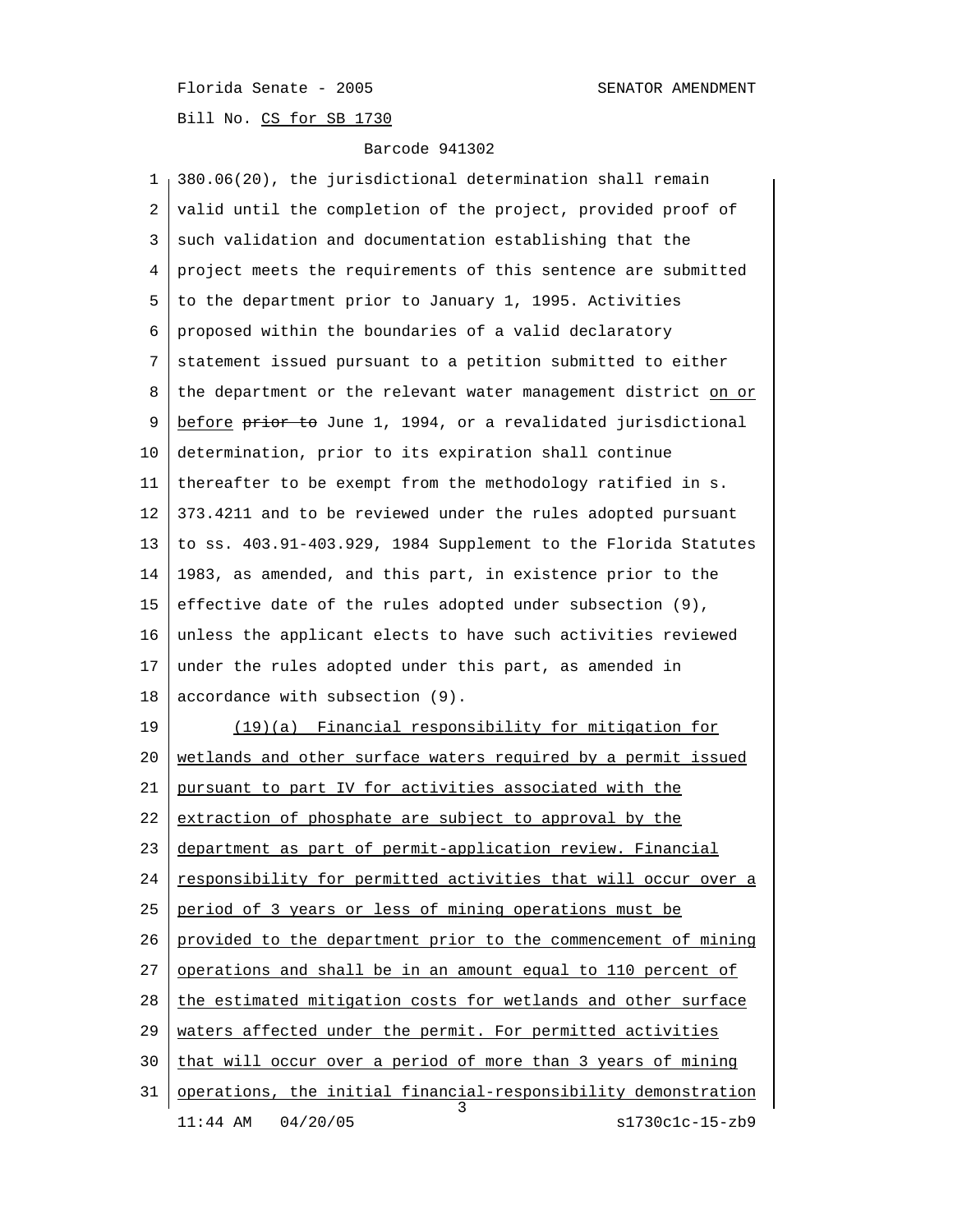Bill No. CS for SB 1730

| 1  | shall be in an amount equal to 110 percent of the estimated     |  |  |  |  |  |  |
|----|-----------------------------------------------------------------|--|--|--|--|--|--|
| 2  | mitigation costs for wetlands and other surface waters          |  |  |  |  |  |  |
| 3  | affected in the first 3 years of operation under the permit;    |  |  |  |  |  |  |
| 4  | each year thereafter, the financial-responsibility              |  |  |  |  |  |  |
| 5  | demonstration shall be updated, including the provision of an   |  |  |  |  |  |  |
| 6  | amount equal to 110 percent of the estimated mitigation costs   |  |  |  |  |  |  |
| 7  | for the next year of operations under the permit for which      |  |  |  |  |  |  |
| 8  | financial responsibility has not already been demonstrated and  |  |  |  |  |  |  |
| 9  | to release portions of the financial-responsibility mechanisms  |  |  |  |  |  |  |
| 10 | in accordance with applicable rules.                            |  |  |  |  |  |  |
| 11 | The mechanisms for providing financial<br>(b)                   |  |  |  |  |  |  |
| 12 | responsibility pursuant to the permit shall, at the discretion  |  |  |  |  |  |  |
| 13 | of the applicant, include the following:                        |  |  |  |  |  |  |
| 14 | Cash or cash equivalent deposited in an escrow<br>1. .          |  |  |  |  |  |  |
| 15 | account.                                                        |  |  |  |  |  |  |
| 16 | Irrevocable letter of credit.<br>2.                             |  |  |  |  |  |  |
| 17 | 3. Performance bond.                                            |  |  |  |  |  |  |
| 18 | Trust fund agreement.<br>4.                                     |  |  |  |  |  |  |
| 19 | 5.<br>Guarantee bond.                                           |  |  |  |  |  |  |
| 20 | Insurance certificate.<br>6.                                    |  |  |  |  |  |  |
| 21 | Demonstration that the applicant meets the<br>7.                |  |  |  |  |  |  |
| 22 | financial test and corporate guarantee requirements set forth   |  |  |  |  |  |  |
| 23 | <u>in 40 C.F.R. s. 264.143(f).</u>                              |  |  |  |  |  |  |
| 24 | 8. A demonstration that the applicant meets the                 |  |  |  |  |  |  |
| 25 | self-bonding provision set forth in 30 C.F.R. s. 800.23.        |  |  |  |  |  |  |
| 26 |                                                                 |  |  |  |  |  |  |
| 27 | The form and content of all financial responsibility            |  |  |  |  |  |  |
| 28 | mechanisms shall be approved by the department. When using an   |  |  |  |  |  |  |
| 29 | irrevocable letter of credit, performance bond, or guarantee    |  |  |  |  |  |  |
| 30 | bond, all payments made thereunder shall be deposited into a    |  |  |  |  |  |  |
| 31 |                                                                 |  |  |  |  |  |  |
|    | stand-by trust fund established contemporaneously with the<br>4 |  |  |  |  |  |  |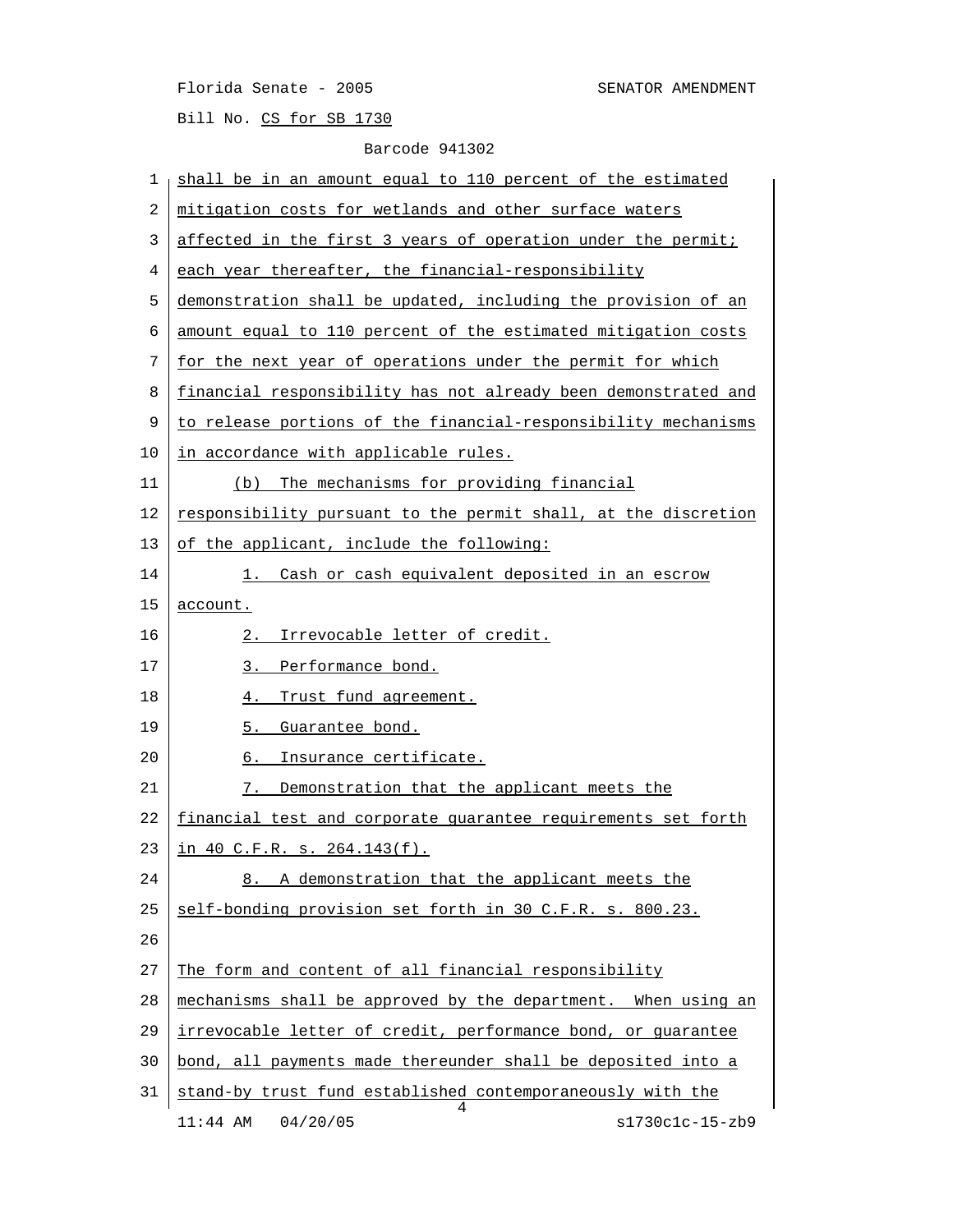Bill No. CS for SB 1730

| $\mathbf{1}$ | posting of the financial assurance instrument. All Trust Fund  |  |  |  |  |  |
|--------------|----------------------------------------------------------------|--|--|--|--|--|
| 2            | Agreements and Standby Trust Fund Agreements shall provide     |  |  |  |  |  |
| 3            | that distributions therefrom will be made only at the request  |  |  |  |  |  |
| 4            | of the department and that the trustees of such funds shall be |  |  |  |  |  |
| 5            | either a national or state-chartered banking institution or a  |  |  |  |  |  |
| 6            | state-regulated trust company.                                 |  |  |  |  |  |
| 7            | (c) This subsection does not apply to any mitigation           |  |  |  |  |  |
| 8            | for wetlands and other surface waters which is required        |  |  |  |  |  |
| 9            | pursuant to a permit or permits initially issued by the        |  |  |  |  |  |
| 10           | department or district prior to January 1, 2005.               |  |  |  |  |  |
| 11           | (d) Nothing in this subsection supersedes or modifies          |  |  |  |  |  |
| 12           | the financial responsibility requirements of s. 378.209.       |  |  |  |  |  |
| 13           | Section 2. Section 10 of chapter 2003-423, Laws of             |  |  |  |  |  |
| 14           | Florida, is amended to read:                                   |  |  |  |  |  |
| 15           | Section 10. (1) The Department of Environmental                |  |  |  |  |  |
| 16           | Protection, in consultation with the Southwest Florida Water   |  |  |  |  |  |
| 17           | Management District, shall study cumulative impacts of changes |  |  |  |  |  |
| 18           | in landform and hydrology in the Peace River Basin. The study  |  |  |  |  |  |
| 19           | shall evaluate cumulative impacts of activities conducted in   |  |  |  |  |  |
| 20           | the Peace River Basin prior to state regulation, or pursuant   |  |  |  |  |  |
| 21           | to an exemption, a permit, or a reclamation plan, on water     |  |  |  |  |  |
| 22           | resources of the basin, including surface waters,              |  |  |  |  |  |
| 23           | groundwaters, fisheries, aquatic and estuarine habitat, and    |  |  |  |  |  |
| 24           | water supplies. The study must also include an evaluation of   |  |  |  |  |  |
| 25           | the effectiveness of existing regulatory programs in avoiding, |  |  |  |  |  |
| 26           | minimizing, mitigating, or compensating for cumulative impacts |  |  |  |  |  |
| 27           | on water resources of the basin. In addition, the study shall  |  |  |  |  |  |
| 28           | evaluate the environmental benefits, legal issues, and         |  |  |  |  |  |
| 29           | economic impacts of limiting activities, including mining      |  |  |  |  |  |
| 30           | activities, on waters and environmentally sensitive areas      |  |  |  |  |  |
| 31           | around waterbodies by establishing a buffer within the<br>5.   |  |  |  |  |  |
|              | 04/20/05<br>s1730c1c-15-zb9<br>$11:44$ AM                      |  |  |  |  |  |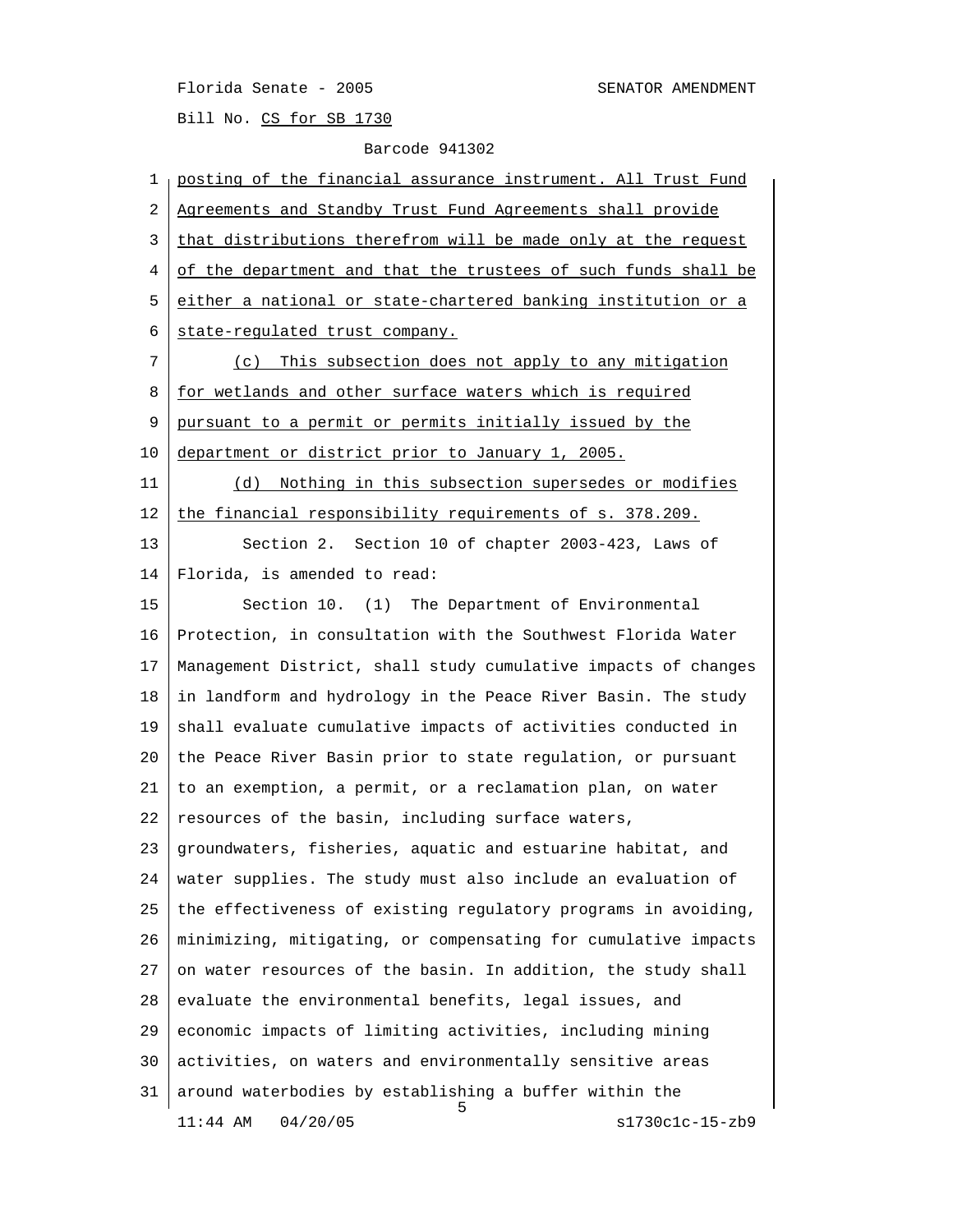Bill No. CS for SB 1730

| 1  | 100-year floodplain of major perennial streams within the       |  |  |  |  |  |  |
|----|-----------------------------------------------------------------|--|--|--|--|--|--|
| 2  | Peace River Basin, including the Peace River, Horse Creek, and  |  |  |  |  |  |  |
| 3  | the Myakka River. The study shall also recommend ways in which  |  |  |  |  |  |  |
| 4  | any buffer areas recommended as prohibited areas can be         |  |  |  |  |  |  |
| 5  | considered as mitigation under applicable permitting programs.  |  |  |  |  |  |  |
| 6  | Upon completion of the study, the department shall<br>(2)       |  |  |  |  |  |  |
| 7  | prepare and adopt a resource management plan for the Peace      |  |  |  |  |  |  |
| 8  | River Basin to minimize any identified existing and future      |  |  |  |  |  |  |
| 9  | adverse cumulative impacts to water resources of the basin,     |  |  |  |  |  |  |
| 10 | including surface waters, groundwaters, wetlands, fisheries,    |  |  |  |  |  |  |
| 11 | aquatic and estuarine habitat, and water supplies. The plan     |  |  |  |  |  |  |
| 12 | must identify regulatory and nonregulatory actions necessary    |  |  |  |  |  |  |
| 13 | to minimize existing and future adverse cumulative impacts      |  |  |  |  |  |  |
| 14 | identified in the study and, where appropriate, must also       |  |  |  |  |  |  |
| 15 | recommend statutory changes to improve regulatory programs to   |  |  |  |  |  |  |
| 16 | minimize identified cumulative impacts to water resources of    |  |  |  |  |  |  |
|    |                                                                 |  |  |  |  |  |  |
| 17 | the basin.                                                      |  |  |  |  |  |  |
| 18 | Rulemaking authority is granted to the Department<br>(3)        |  |  |  |  |  |  |
| 19 | of Environmental Protection and the Southwest Florida Water     |  |  |  |  |  |  |
| 20 | Management District to implement the regulatory                 |  |  |  |  |  |  |
| 21 | recommendations identified in the study or the resource         |  |  |  |  |  |  |
| 22 | management plan.                                                |  |  |  |  |  |  |
| 23 | The resource management plan shall be submitted to<br>(4)       |  |  |  |  |  |  |
| 24 | the Governor, the President of the Senate, and the Speaker of   |  |  |  |  |  |  |
| 25 | the House of Representatives no later than January 31, 2007     |  |  |  |  |  |  |
| 26 | $\frac{1}{2}$ $\frac{1}{2}$ $\frac{2005}{1}$ .                  |  |  |  |  |  |  |
| 27 | The department may use up to \$750,000 from the<br>(5)          |  |  |  |  |  |  |
| 28 | Nonmandatory Land Reclamation Trust Fund to prepare the study   |  |  |  |  |  |  |
| 29 | and plan required in this section.                              |  |  |  |  |  |  |
| 30 | The department may establish a technical advisory<br>(6)        |  |  |  |  |  |  |
| 31 | committee to assist the department in developing a plan of<br>6 |  |  |  |  |  |  |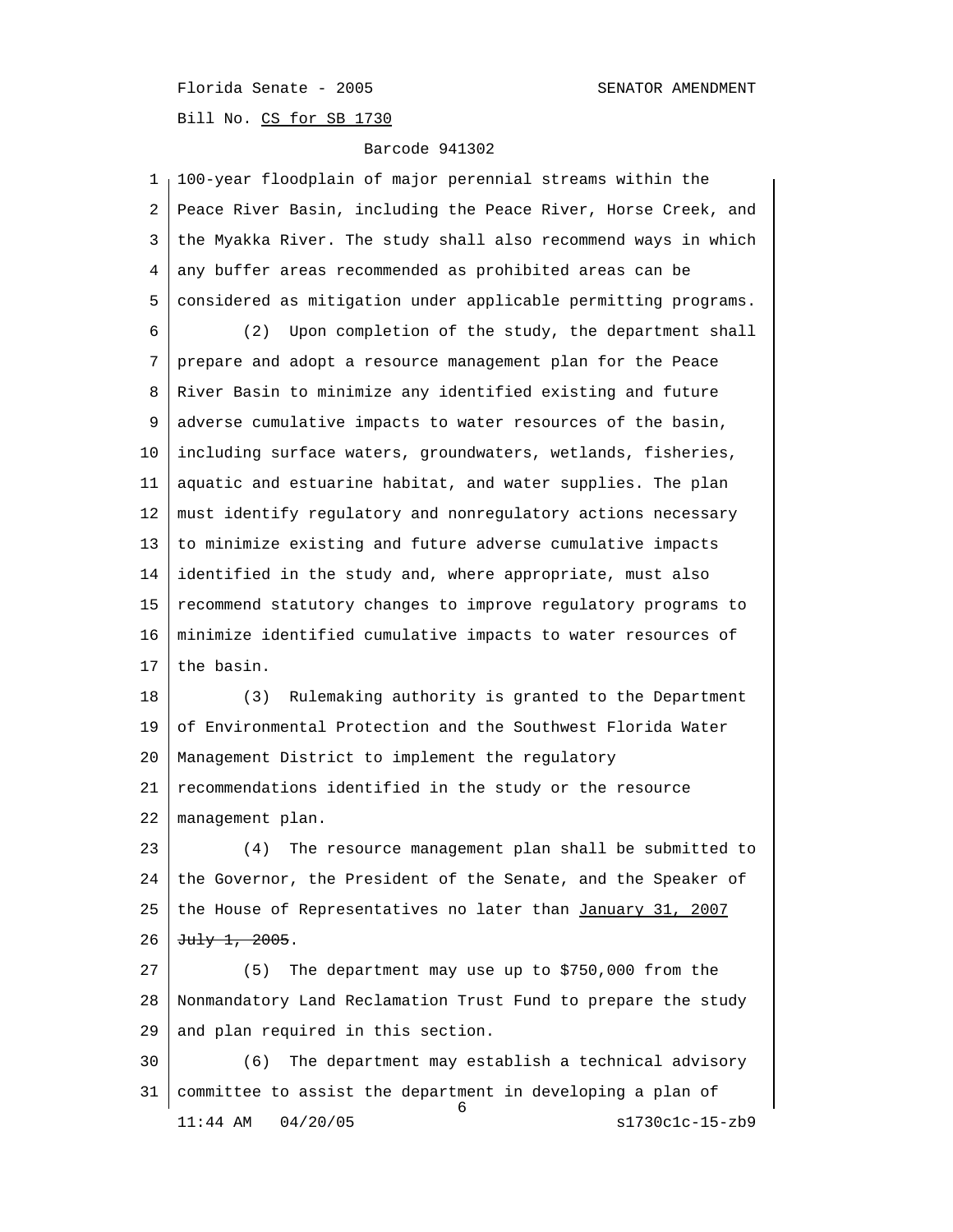Bill No. CS for SB 1730

| 1  | study, reviewing interim findings, and reviewing final        |  |  |  |  |  |  |
|----|---------------------------------------------------------------|--|--|--|--|--|--|
| 2  | recommendations. The technical advisory committee may include |  |  |  |  |  |  |
| 3  | representatives from the following interests in the Peace     |  |  |  |  |  |  |
| 4  | River Basin:<br>industrial, mining, agriculture, development, |  |  |  |  |  |  |
| 5  | environmental, fishing, regional water supply, regional       |  |  |  |  |  |  |
| 6  | planning council, and local government.                       |  |  |  |  |  |  |
| 7  |                                                               |  |  |  |  |  |  |
| 8  | (Redesignate subsequent sections.)                            |  |  |  |  |  |  |
| 9  |                                                               |  |  |  |  |  |  |
| 10 |                                                               |  |  |  |  |  |  |
| 11 |                                                               |  |  |  |  |  |  |
| 12 | And the title is amended as follows:                          |  |  |  |  |  |  |
| 13 | On page 1, line 3, after the first semicolon,                 |  |  |  |  |  |  |
| 14 |                                                               |  |  |  |  |  |  |
| 15 | insert:                                                       |  |  |  |  |  |  |
| 16 | amending s. 373.414, F.S.; specifying that                    |  |  |  |  |  |  |
| 17 | certain regulatory requirements or exemptions                 |  |  |  |  |  |  |
| 18 | relating to the permitting of activities in                   |  |  |  |  |  |  |
| 19 | surface waters and wetlands by the Department                 |  |  |  |  |  |  |
| 20 | of Environmental Protection or the water                      |  |  |  |  |  |  |
| 21 | management districts which apply to activities                |  |  |  |  |  |  |
| 22 | that are within the boundaries of a declaratory               |  |  |  |  |  |  |
| 23 | statement that was issued pursuant to a                       |  |  |  |  |  |  |
| 24 | petition filed before June 1, 1994, also apply                |  |  |  |  |  |  |
| 25 | when a petition was filed on June 1, 1994;                    |  |  |  |  |  |  |
| 26 | requiring financial responsibility for                        |  |  |  |  |  |  |
| 27 | mitigation of wetlands and other surface                      |  |  |  |  |  |  |
| 28 | waters; specifying the financial-responsibility               |  |  |  |  |  |  |
| 29 | demonstration for permitted activities                        |  |  |  |  |  |  |
| 30 | occurring over a period of 3 years or more of                 |  |  |  |  |  |  |
| 31 | mining activities; extending the due date of<br>7             |  |  |  |  |  |  |
|    | $11:44$ AM<br>04/20/05<br>$s1730c1c-15-zb9$                   |  |  |  |  |  |  |